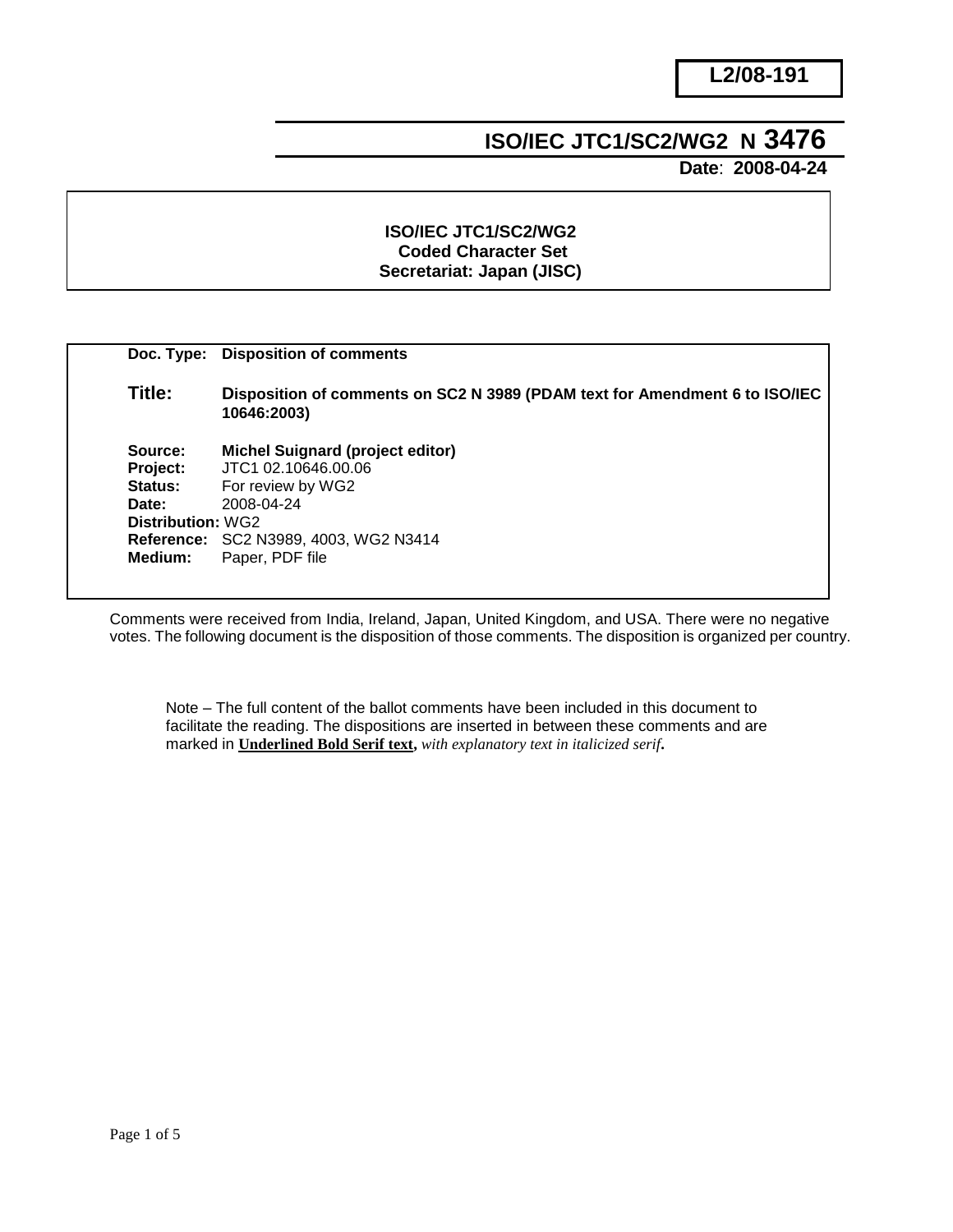# **India: Positive with comments**

### **Technical comments**

#### **T.1 Bengali Ganda Mark**

Document SC 2 N 3989 proposes to include "Bengali Ganda Mark" at 09FB code. It is acceptable, however, the glyph used to represent "Ganda Mark" is slightly different. It should be more horizontal aligned instead of vertical as proposed. The character glyph is enclosed in pdf file which may be substituted in place of current proposed symbol. The enclosed file for "Bengali Ganda Mark" to be replaced at 09FB is ganda-symbol.pdf.



#### **Noted**

*The proposal from India look very different from the various shapes shown in document WG2 N3311R, in either the Beri variant (used in the amendment chart), or even in the Chatterji variant. Further study or clarification is be required before progressing this request as the glyph difference is very significant. In particular, written evidence of the alternative form in context should be provided.*

#### **T.2 Tibetan symbols**

The document also proposes to encode TIBETAN SYMBOL GYUNG DRUNG NANG-KHOR (0FD5), TIBETAN SYMBOL GYUNG PHYI-KHOR (0FD6), TIBETAN SYMBOL GYUNG DRUNG NANG-KHOR BZHI MIG CAN (0FD7) and TIBETAN SYMBOL GYUNG DRUNG PHYI –KHOR BZHI MIG CAN (0FD8) in the Tibetan code block. These signs are nothing but the four different forms of the Indian religious symbol **"**Swastika**"**.

The nomenclature of these symbols has been given in Tibetan, which are not as per Indian traditions and may lead to confusion among Indian users of the same symbols.

In view of the Unicode Stability Policy and discouragement of duplicate encoding of the same symbol with different name in Unicode Standard or ISO Standard, it is requested to not to encode these symbols in the Tibetan block and encode these symbols in Indian Script Devanagari block or "Dingbat" block/"Miscellaneous Symbols and Arrows" block because these are symbolic of Hindu Religion in India.

#### **Accepted in principle**

*There is no disagreement that these symbols are also used in India and the amendment does not propose to duplicate the encoding of these symbols. Putting them in the Devanagari block would not improve the situation in that aspect. It is possible to put it in the Miscellaneous Symbols (2600-26FF) along with other religious symbols. But there is great value at avoiding general purpose usage for these symbols which have been unfortunately re-used in darker times.*

*To convey the multiple purposes of these characters, the header 'Symbols used in Buddhism and Hinduism' will be added in the chart name list in front of these 4 characters.*

#### **T.3 Encoding of North Indic number forms […]**

These signs have been seen in usage in various Indian scripts and these are being encoded at code space A830 - A839. It is acceptable to encode these symbols in the standard at code space A830 - A839. **Noted**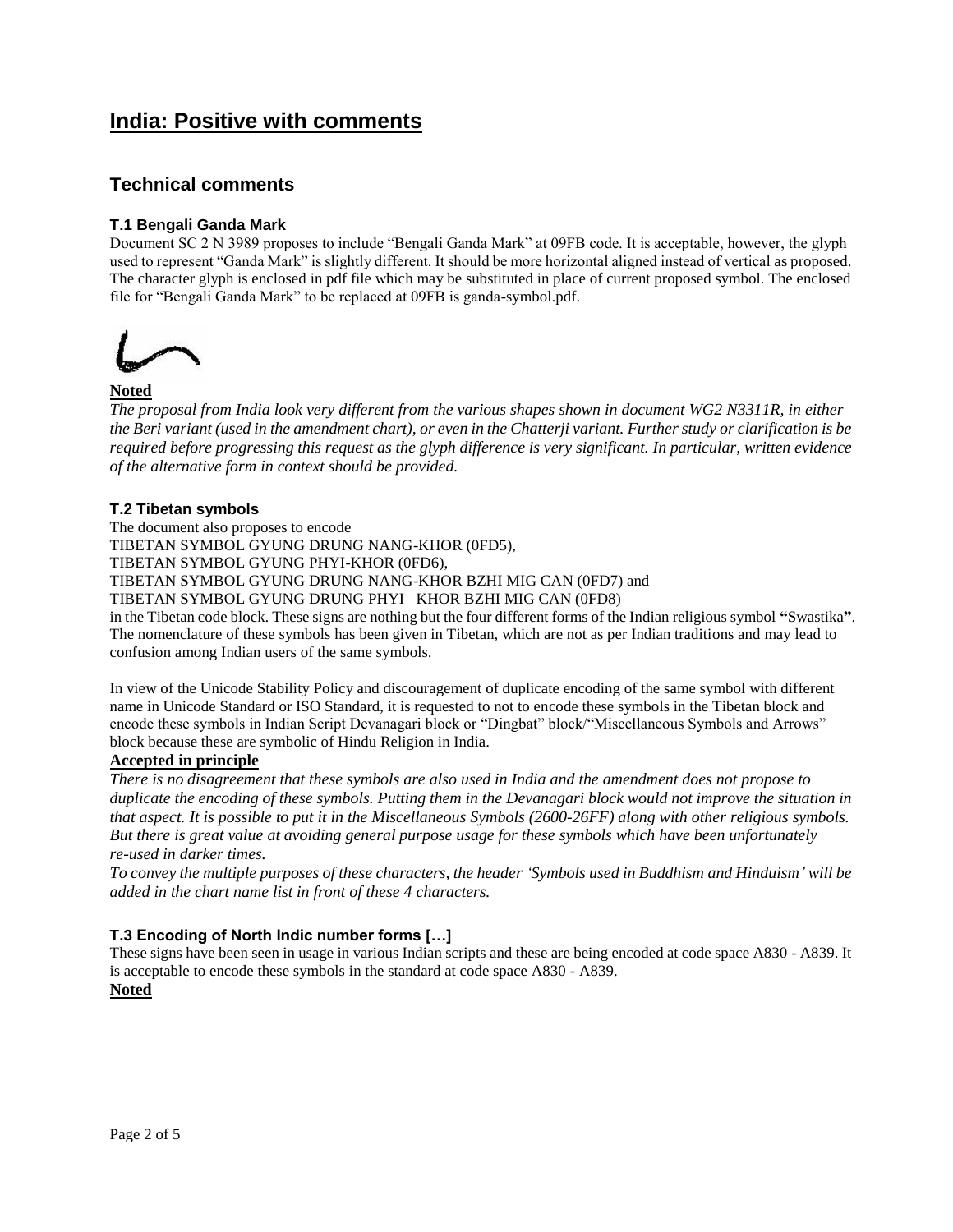# **Ireland: Positive with comments**

Ireland **approves** the draft with the technical and editorial comments given below. [???]

### **Technical comments**

#### T1. **PDAM processing.**

T1. As we believe that the technical content of PDAM 6 is uncontroversial, we would not be in favour of delaying the processing of these scripts and characters by adding a great deal of content to this amendment and sending it out for a second PDAM ballot. PDAM 6 should progress to FPDAM 6 and new content should be placed in a new PDAM 7.

#### **Noted**

*The comment about the uncontroversial nature of the content of PDAM6 is noted. However, among the modern use characters balloted in this amendment, two sets out of the three additions (Bengali Ganda mark and Tibetan religious symbols) have serious objections from India. Because the rest of the content concerns historic script, it seems that there is no rush to process these characters as noted by the US comment. Similar observations were expressed during the last WG2 meeting (WG2#51 Hanzhou)*

### **Editorial comments**

#### E1**. Page 6, Row 0F0: Tibetan**.

Ireland notes that the glyphs for U+0F3A TIBETAN MARK GUG RTAGS GYON and U+0F3B TIBETAN MARK GUG RTAGS GYAS do not fit inside their boxes.

#### **Noted**

*These characters are not under ballot.*

#### E2. **Page 9, Row 0F0: Tibetan**.

Ireland suggests that the annotation to U+0FCC TIBETAN SYMBOL NOR BU BZHI -KHYIL be deleted, and replaced with a pointer to U+0FD6 TIBETAN SYMBOL GYUNG DRUNG PHYI -KHOR.

#### **Accepted in principle**

*Suggest the following replacement for the U+0FCC annotation:*

• the quadruple body symbol

 $\rightarrow$  0FD6 TIBETAN SYMBOL GYUNG DRUNG PHYI-KHOR

#### E3. **Page 13, Row 1091: Phoenician**.

Ireland suggests that annotations to U+002E FULL STOP, U+2E31 WORD SEPARATOR MIDDLE DOT be added to 1091F PHOENICIAN WORD SEPARATOR, along with a new note "May be represented as a dot or a short vertical bar".

#### **Accepted in principle**

*The new annotation will be:*

- $\rightarrow$  002E . full stop
- $\rightarrow$  00B7  $\cdot$  middle dot
- $\rightarrow$  2E31 ·word separator middle dot
- may be represented as a dot or a short vertical bar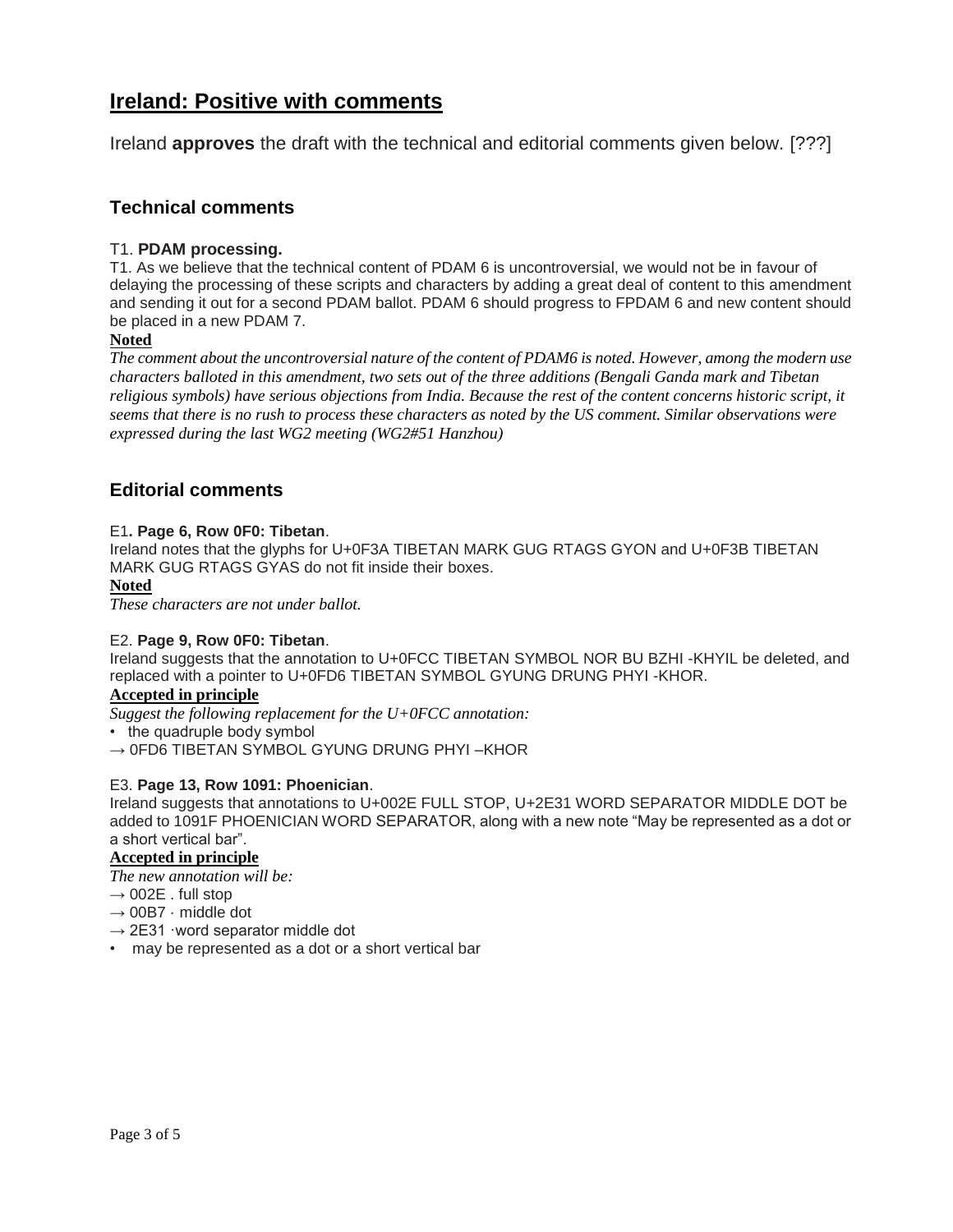# **Japan, Positive with comments**

Japan approves the document SC2 N3989, ISO/IEC 1646:2003/PDAM.6, with the following four editorial comments.

## **Editorial comments**

**JP-E.1**: The heading of the first page shows "Amd.5:2007", that is wrong. Other pages show "Amd.6:2007", that are also wrong. They should be "Amd.6:2008" or "Amd.6:200x".

#### **Partially accepted**

*The header in the first page is clearly incorrect. However, concerning the year, the usage has been to use the year in which the document is created. One of the reasons for this is that sometimes the year is the only differentiator between two versions of the same amendment (such as FDAM and final version). To avoid inconsistency between various stages of the amendment process it seems preferable to keep the current practice.*

**JP-E.2**: In the description texts for "2 New Blocks", the new blocks are generally referred to as "new entries", but there is one place regarding page 1351 annex A.1 that says "the following entries" without the word "new". It should say "the following new entries" for consistency.

#### **Accepted**

**JP-E.3**: On page 9 and 10, the list of Tibetan character names includes the following entries. A line break before a hyphen when writing a character name should be avoided, because it can be ambiguous whether there is a space before the hyphen.

0FC3 TIBETAN CANTILLATION SIGN SBUB  $-CHAI$ 

- 0FD5 TIBETAN SYMBOL GYUNG DRUNG NANG -KHOR
- 0FD6 TIBETAN SYMBOL GYUNG DRUNG PHYI -KHOR 0FD7 TIBETAN SYMBOL GYUNG DRUNG NANG -KHOR BZHI MIG CAN 0FD8 TIBETAN SYMBOL GYUNG DRUNG PHYI

-KHOR BZHI MIG CAN

#### **Accepted in principle**

*Note that these lines are generated by the chart production tool which does not have the flexibility of a general purpose editor. Note also that the style of the text will move to a sans-serif style in the final production as shown in the proposed Amendment 5 which will likely avoid the issue. A note (editorial) will also be added in amendment 5 indicating that hyphen are always part of the names in the chart and are never the result of an hyphenation.*

**JP-E.4**: On page 13, the glyph for 10B51 exceeds its cell in the Inscriptional Parthian code chart. It should fit in the cell appropriately

### **Accepted**